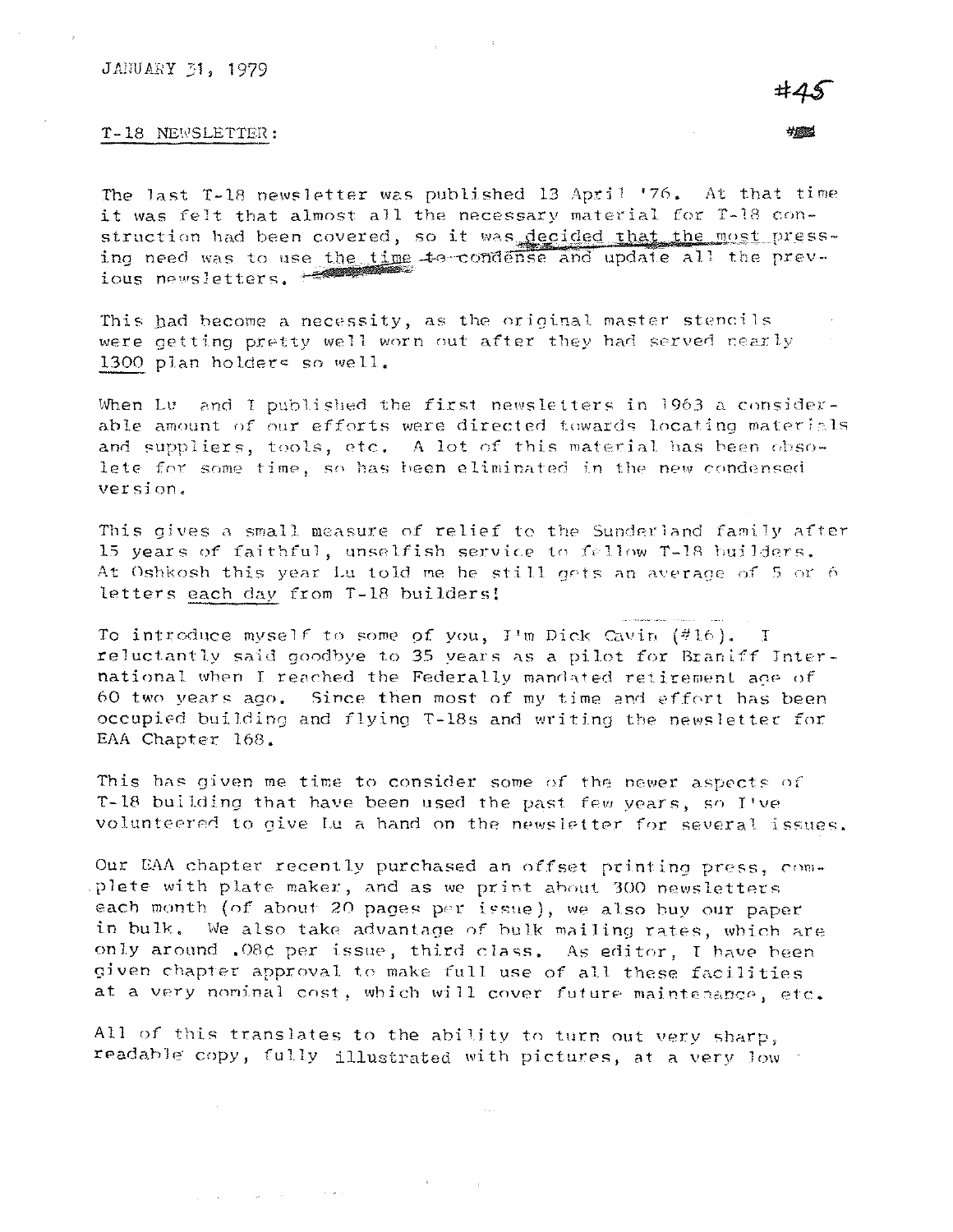#### T-18 Newsletter

cost per issue. The T-18 printing and mailing fund is close to depletion, so we are asking for donations from all of you, as subscribers, to get it off the ground. We are asking for a minimum of \$3.00 per man and hopefully this will take us through around 10 issues if we watch our costs closely.

As in the past, we need your input if we are to maintain the high quality of the newsletter. Remember, an editor has to have "reporters". He can't do it all, so we earnestly solicit your story, as long or short as you care to write. If you type, fine, but if not just sit down and scratch out your description of the subject matter, just like you were talking to a buddy over a cup of coffee. Don't worry about the spelling or punctuation, etc. We'll re-write it if it needs it. Don't consider any item (about the way you solved a problem) as too trivial to mention and don't assume that "everybody knows how to do that"!

There have been a lot of changes take place since the T-18 design left the runway in 1962. In the intervening 16 years the airplane has gradually evolved into a rugged, reliable, high speed vehicle, with a capability that equals or exceeds the finest, most sophisticated factory builts, costing many times more. About 250 have been built to date, with at least that many more somewhere in the construction process. Mandatory changes and "ADs" are remarkably few, certainly a tribute to the design expertise of JOHN THORP. Many of these airplanes are approaching the 2000 hour mark and several are well past that figure. Some of these "bigh timers" have done most of their flying from rough, unimproved landing areas, which is even more evidence of design excellence.  $S$ urely an addresste total of 100,000 flight hours would be on the conservative side. Even the accidents have shown the T-18 to be very "survivable", as long as it isn't a stall/spin situation.

The rugged "A" frame landing gear and heavy members and attach beams from the seat back forward are mainly responsible for protecting the occupants from serious, or fatal injury. The outward curving shape of the fuselage in that area is also a potent safety factor, as crash researchers have discovered in Ad aircraft accidents.

With the gear acting as a "pylon", with the engine hanging from one side and the rest of the structure from the other, very high G forces on the airframe are greatly softened and slowed up, thus allowing gradual deformation of the structure, the key to survival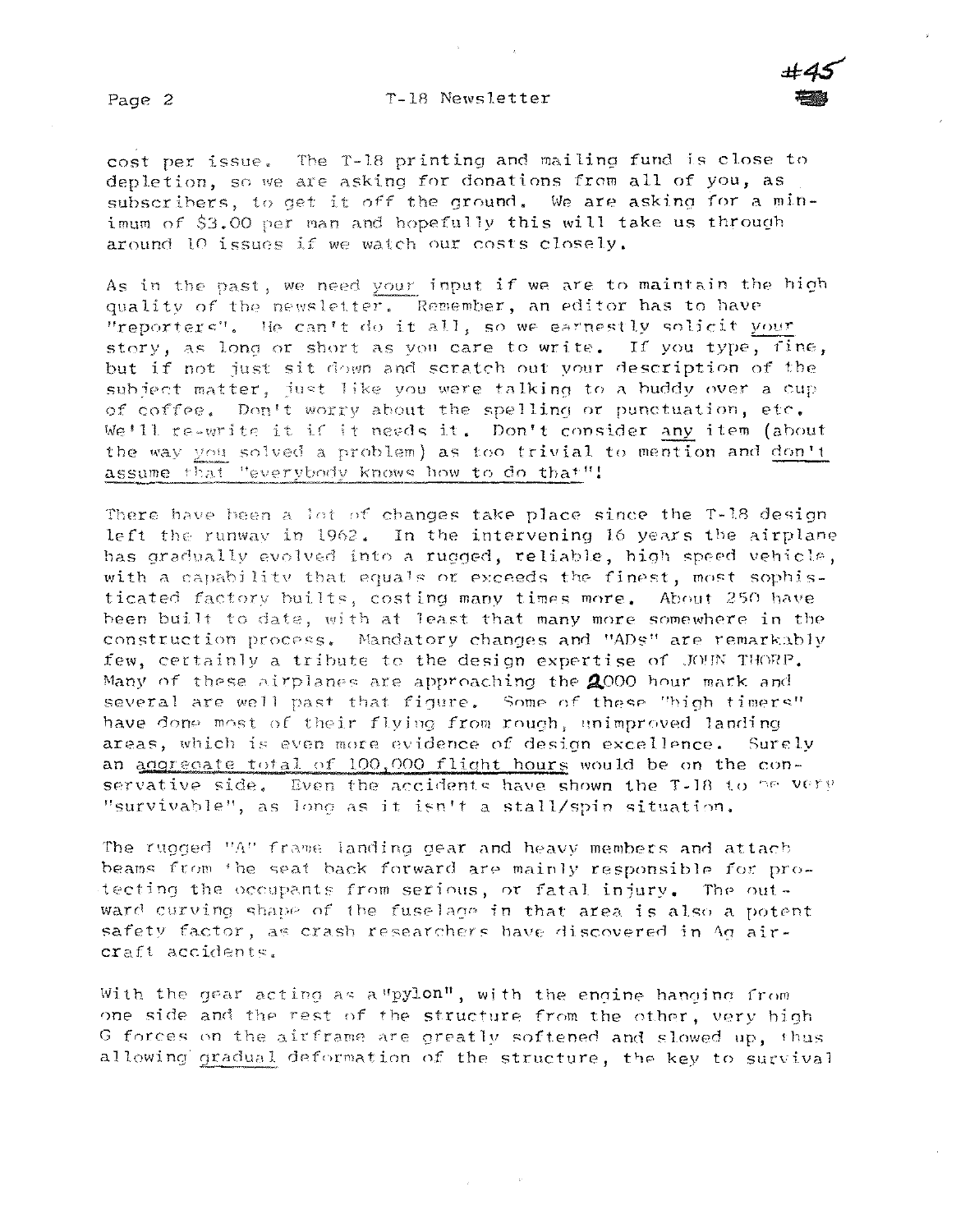

of high G impact. The A frame gear's ability to soak up huge amounts of energy before failure also validates its unique role as an effective barrier to prevent the engine from smashing thru the firewall and crushing the cockpit occupants. T know of no other single engine design that has this very valuable safety feature.

The T-18 basic design has given rise to a whole series of modifications, greatly widening its appeal to potential builders. From its starkly simple "plain Jane" beginning we have seen horsepower go from the almost extinct 125 hp. GPU to over 200, with constant speed props added, along with gear fairings, flaps, pressure cowling, canopies, and fuel in the wings. Fixed and retractable tricycle gear versions have appeared and also a couple of retractable conventional gear examples have been built, one of which was a single place. Several 3 place copies have surfaced, too, with jump seat capability to carry a child. Two inches more width at the cockpit is provided in the so-called "wide body" modification, that LU SUNDERLAND initiated. Cockpit comfort has been greatly enhanced with the addition of electric trim and electrically driven flaps, along with moving rudder cables to the outer walls of the fuselages. This allows both forward and rear **tunnels to be eliminated, thus eliminating a universal complaint** about the very cramped and restrictive leg room area. The 3" dia. aluminum tube between the seats, that encloses the push-pull tube, makes a big difference in comfort at the hip level, too. All these things add up to increased enioyment of long crosscountries,

The astronomical cost and unavailability of hangar space has been the motivation for LU SUNDERLAND's folding wing design mod and no doubt those factors will mean that more and more builders will be forced to go this route if they are able to justify the increasing fixed costs of airplane ownership. Average hangar rent in metropolitan areas is around \$100/month and that \$1200 per year will buy a good radio, or lots of gasoline, plus pay for insurance each year! ,If the take-home idea repels you, a very practical alternative presents itself in the sharing of hangar space. In many T hangars just folding one wing of a T-18 would make it fit under any high wing Cessna easily. Four T-18s with both wings folded could share a single T hangar, with room to spare. Maybe  $5$ .

Let's stop and take note of an important fact: All these modifications have added weight, so each of those 86 square feet of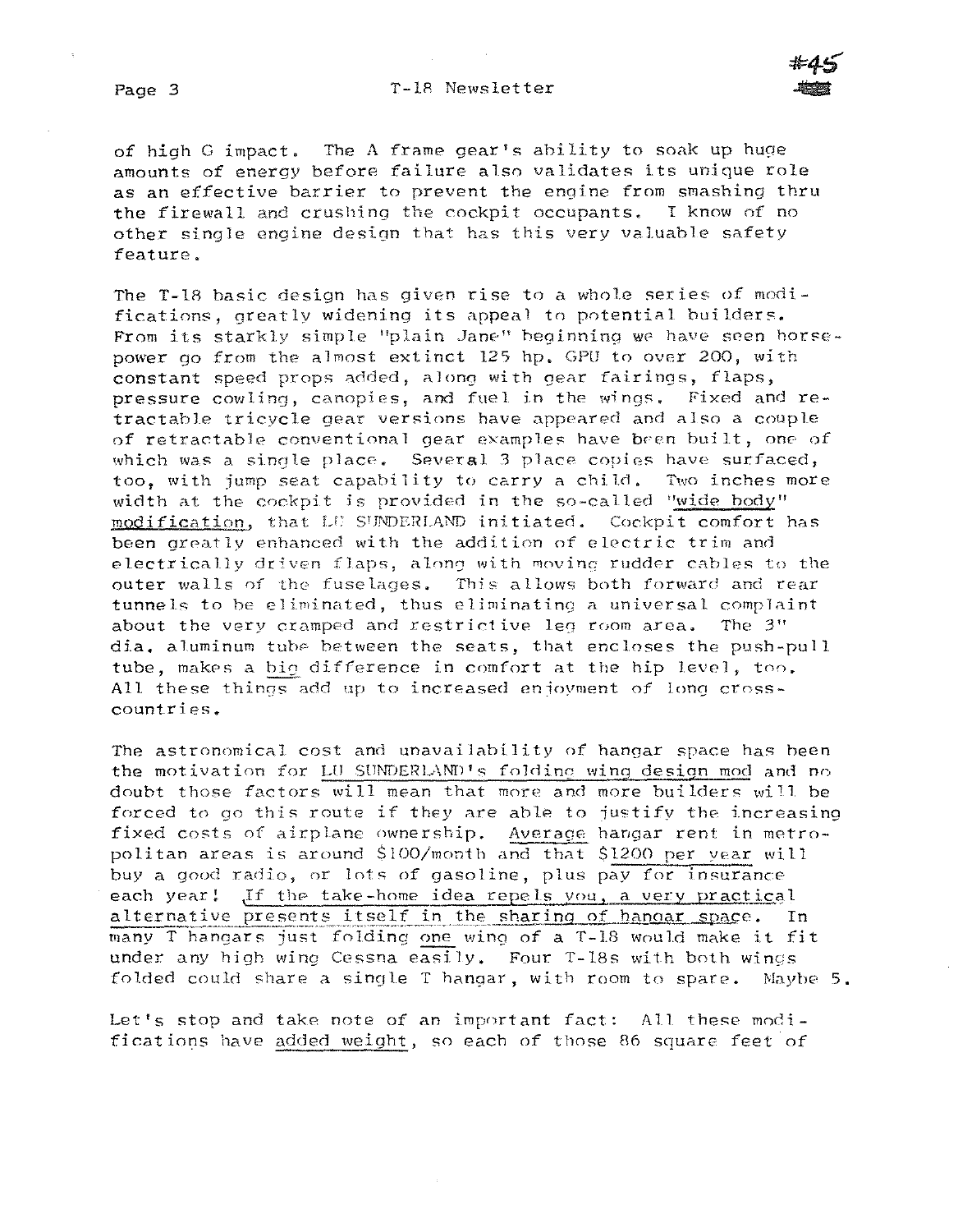#### T-18 Newsletter

wing has to work harder. Not only does the stall speed increase, but the former aerobatic capability is drastically compromised (or been wiped out)! Fifteen pounds of weight are added by the wing folding.

The light, early day T-18s are known to have good spin recovery characteristics, but be aware that a large "gray" area exists when we depart from the proven norm, so extreme caution should be observed in attempting maneuvers. If you have an overpowering urge to stretch your neck and break a few blood vessels in your eyes and brain, why not be sensible and do it in an airplane that's truly built for it?

As most of you know, new airfoils that are capable of higher lift and less drag are not only on the horizon but are here. MR. THORP is in agreement that we should pursue the testing of these new airfoils with the very worthwhile goal of lowering the stall speed.

## AIRFOILS

BILL JOHNSON is an engineer for Boeing (Seattle) and he has done a lot of testing on computer-generated airfoils. He applies a mixture of polyester resin and microballoons to the wing of his T-18 and sculptures the various airfoils to shape. He then goes out and flies the airplane to prove or disprove predicted performance. Not only has he been able to apparently reduce stall speed to slightly over 50 mph I.A.S., but also to fly the airplane at angles of attack as high as 25 degrees. Such an angle for landing wouldn't be of any advantage with the present gear, of course, but it certainly points the way for safer, slower approach speeds. Think what that would mean if you were forced to land in a heavily forested area.

NASA has also been doing their homework on such airfoils and results to date show great promise. The pace of such research is quickening, so the coming year may yield some very tangible benefits. In our next issue we'll publish the coordinates of one of the most promising of these airfoils.

In our little review of T-18 evolution let's look at an important area, that strangely enough hasn't received but a very minimum of publicity: This is the maximum use of Matched Hole Tooling through purchased parts made from master tooling. Practically every part on a T-18 can now be purchased and with the assurance that it will mate with adjacent ones.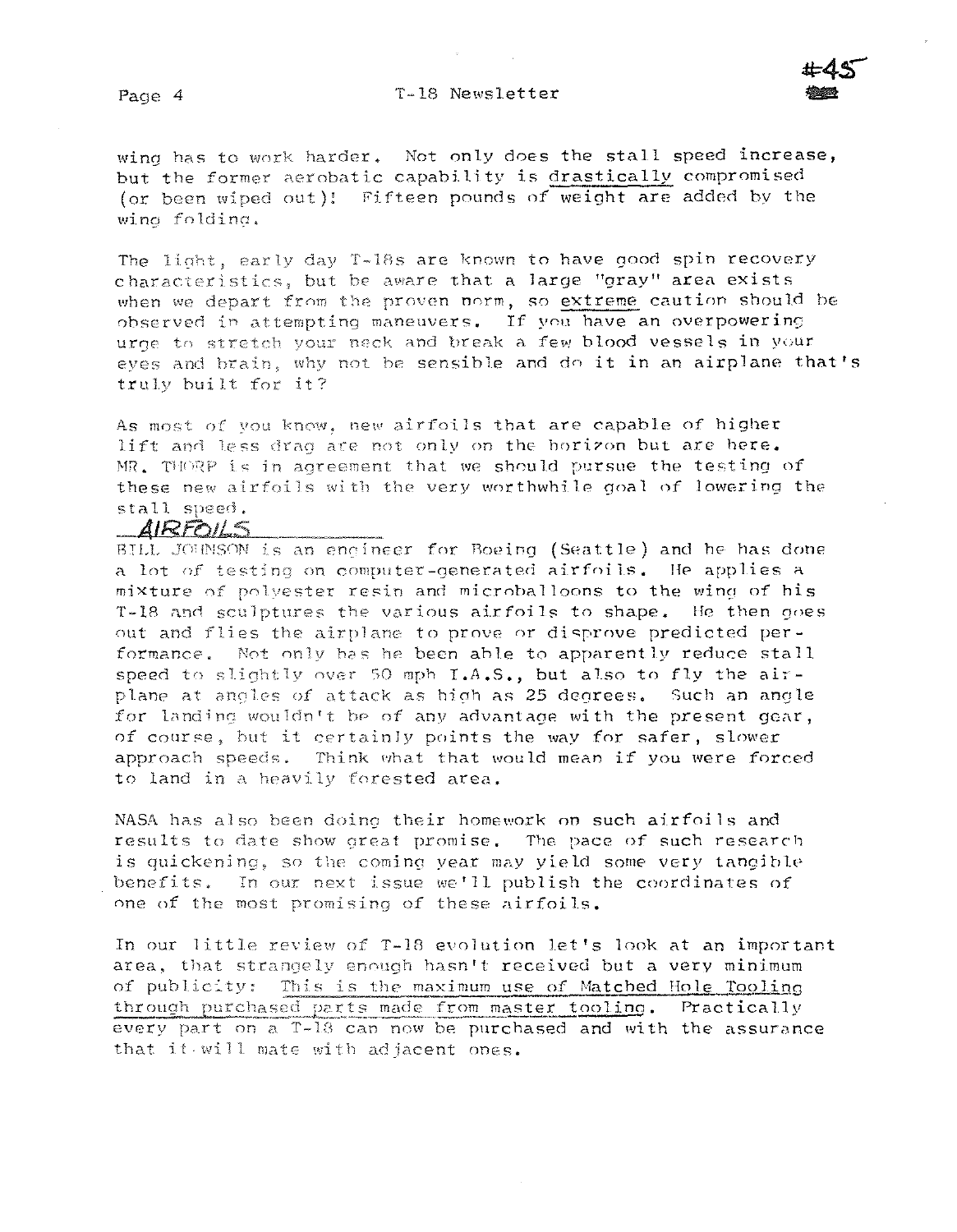

I personally believe a lot of people are choosing the Varieze to build for the reason that it not only goes fast, but they believe it can be built by them in a short time. The years have shown that a large number of projects are never finished for the simple reason that they take too much time to build. Family tolerance and enthusiasm reaches the vanishing point when too much time elapses. I think this has been the case with many of the early day T-18 plans purchasers, or else many, many more T-18s would have flown by now. I'm also sure that a considerable number realized (or thought) they were in over their head when they tried to make heads or tails of their plans for the first time.

We now have several "storekeepers" that can supply 99% of the parts you need to build a T-18, either complete or partially fabricated, so a truly giant step forward has been taken. - Sur – prisingly, very little publicity has been given to this phase of homebuilding. Let me give an example of what this really means in time saved.

MATCHED HOLE TOOLING - CUTER WING ASSEMBLY<br>Last summer I made up an outer wing for the T-18 in a little less than 16 man/hours! Two days work, if you please. A weekend's work as another way of looking at it. Laying out the skin, drilling it, bending it, and dimpling took 3 hrs. 13 min., building the spars and attaching the fittings took 6:45, assembling the ribs, spars, and skin (by drilling skins and spars together) took another 2 hrs. I5 min., and riveting took up another 3 hrs., for a total of 15:15. A very relaxed pace was maintained, too, not a hammer and tongs effort.

The pre-formed ribs, with holes punched, were purchased from KEN KNOWLES. I had previously laid out a wing skin template, so I used it, but the scribed and centar punched skin can also be purchased from Ken, so I did not include the time spent making the template. (One of Ken's skin layouts could actually have been done in a little less time).

## BENDING WING SKINS

Bending the wing skin is done by clecoing the "false" line of rivet holes on the bottom skin to the line of rivet holes on top of the rear spar. A 2 x 6 was then laid spanwise on the top skin and pressure applied (gradually moving towards the leading edge) until the leading edge radius exactly fits the contour of the ribs at that point. I got lucky and hit it the first time, but it conceivably could take a half hour or so to bend, un-cleco, check for fit, re-cleco, etc. You need to be careful not to over-bend, so "sneaking up" on it is a wise procedure.

Page 5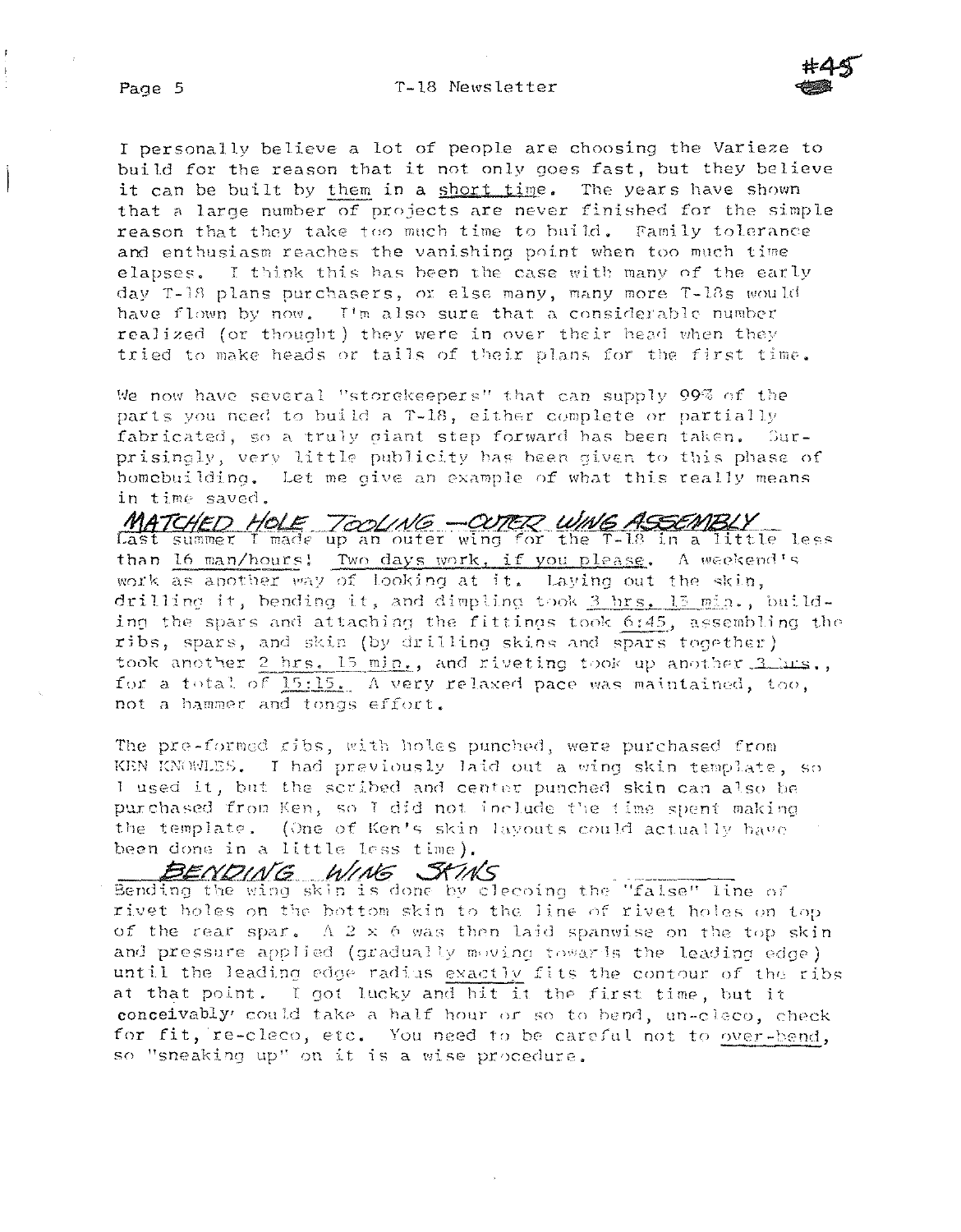#### T-18 Newsletter

Some people have used  $2^n \times 6^n$  longer than the 4' skin width and laid certain thickness wood blocks on the floor underneath the projecting ends of the 2 x 6s, so they act as "stops" to prevent over-bending. It's also good practice to mark the forward edge location of the 2 x 6 each time it's used. This keeps it parallel with the L.E. and locates the pressure point, too. You may possibly need to "shim up" your  $2 \times 6$  in the center, since more bending takes place at the outer two ribs than in the middle two.

When checking the bending of the skin the best procedure is to have the two center nose ribs cleco'ed to the front spar, so that the unit can quickly be re-clecofed to the skin and checked. If skin fit looks okay on the center two then slip the outer two in, cleco, and check them, too.

Again, be cautious. A too sharp leading edge can mean the airplane can be pretty nasty at stall. It can mean you'll have a wicked wing dropper at stall (maybe starting a spin) if you also get a little twist in the panel. I never cease to be amazed at how little "massaging" of the trailing edge of the aileron is required to correct a considerable wing heavy condition. (It's so little that you actually can't see it.)

When FRANCIS RICHARDSON and I joined forces last year to build two sets of folding wings we checked and re-checked our leading edge skin bends about 4 times each panel, being careful to get all 6 skins with matching bends.

MODIFIED MATRIED MOLE TOOLING, WINGS believe is best described as Modified Matched Hole Tooling. All skin holes are pre-drilled and all rivet holes in the ribs are pre punched, too, but no holes are pre-drilled in either the front or rear spars. When all the ribs, skin, and spars are cleco'ed together we lay a large level on top of the front spar, carefully leveling it. The level is then placed on the rear spar to compare. When the two readings are identical the wing is square, with no twist. Be aware that you should take care to exactly align the level parallel to the spars to get an accurate reading. At this point clamps are attached to the ends of the spars, holding the skin tightly in position. Now thru the row of spanwise holes in the skin the spars are now drilled and cleco'ed.

Prior to drilling the skin, while it is still in the flat condition and has been scribed and center punched, take time to check your hole layout for accuracy. First measure from the lower left corner punch mark to the upper right corner punch mark. Now compare this distance with the measurement from the lower right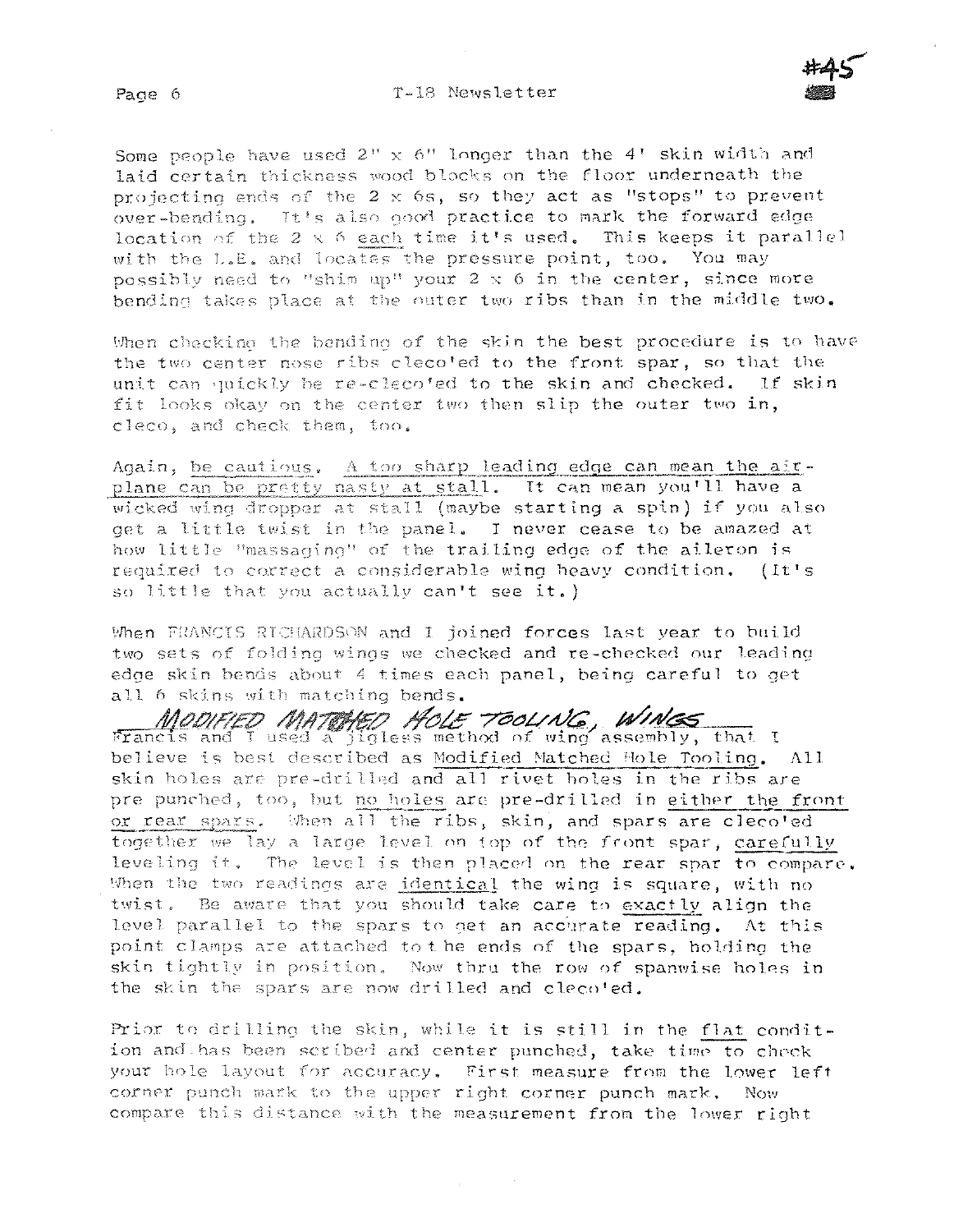



corner to the upper left corner. This is sometimes called "X" checking and is a very accurate way to check for squareness. You are actually measuring the hypotenuse of two triangles. They should be equal.

This might be a good time to remind you to check your sheet aluminum in the same manner, if squareness is essential to the part. You cannot safely assume that the edges of the sheet are parallel to each other! Francis and I found at least half of our sheets out of square when we were laving out our folding wing skin templates.

#### RIVETING WINGS

We found that riveting and bucking on the outer wing panels (standard wing) is easier to do with the panel standing vertical, with one end resting on the floor. The outer folding wing is something else. It takes a really long arm to reach far enough in to buck the #4 rib from the end. You might want to use blind rivets here or get a bucking bar with a long handle. Personally, I'm very reluctant to use Pop rivets anyplace except where the space for a bucking bar is very limited. Without oping into greater detail on Pops here, just consider one point: Pops are known to loosen after awhile. Also well known is the fact that a loose rivet will pop paint loose all around it. Ask vourself if it is worth it to spoil a paint job.

SKIN SPLICE On the folding wing we wrapped the skin chordwise, which requires a skin joint, unless you can find a 6 ft. wide sheet of aluminum. We chose to make a butt joint over one of the ribs, which in turn required a double width flange on that rib. A simple lap joint would have been much quicker - and better, too, but we didn't know that then.

Our double width flange was a separate piece, of .040, riveted to the "web" part of the rib, with rivets spaced about every 1/2". Bend relief cut-outs were made at about the same interval, so obviously it was a time consuming job. The .040 flange did not give the degree of lateral rigidity desired, allowing a slight amount of spanwise "rocking". As a result Francis' outboard skin wound up with a little "oil can" in between the spars adjacent to the splice joint. I lucked out on my wings, but as a result of this experience I would strongly recommend using a lap joint, even tho' it theoretically might not have the eye appeal of the butt joint.

I would further recommend you purchase the big steel attach fittings from KEN KNOWLES, unless you have access to a big metal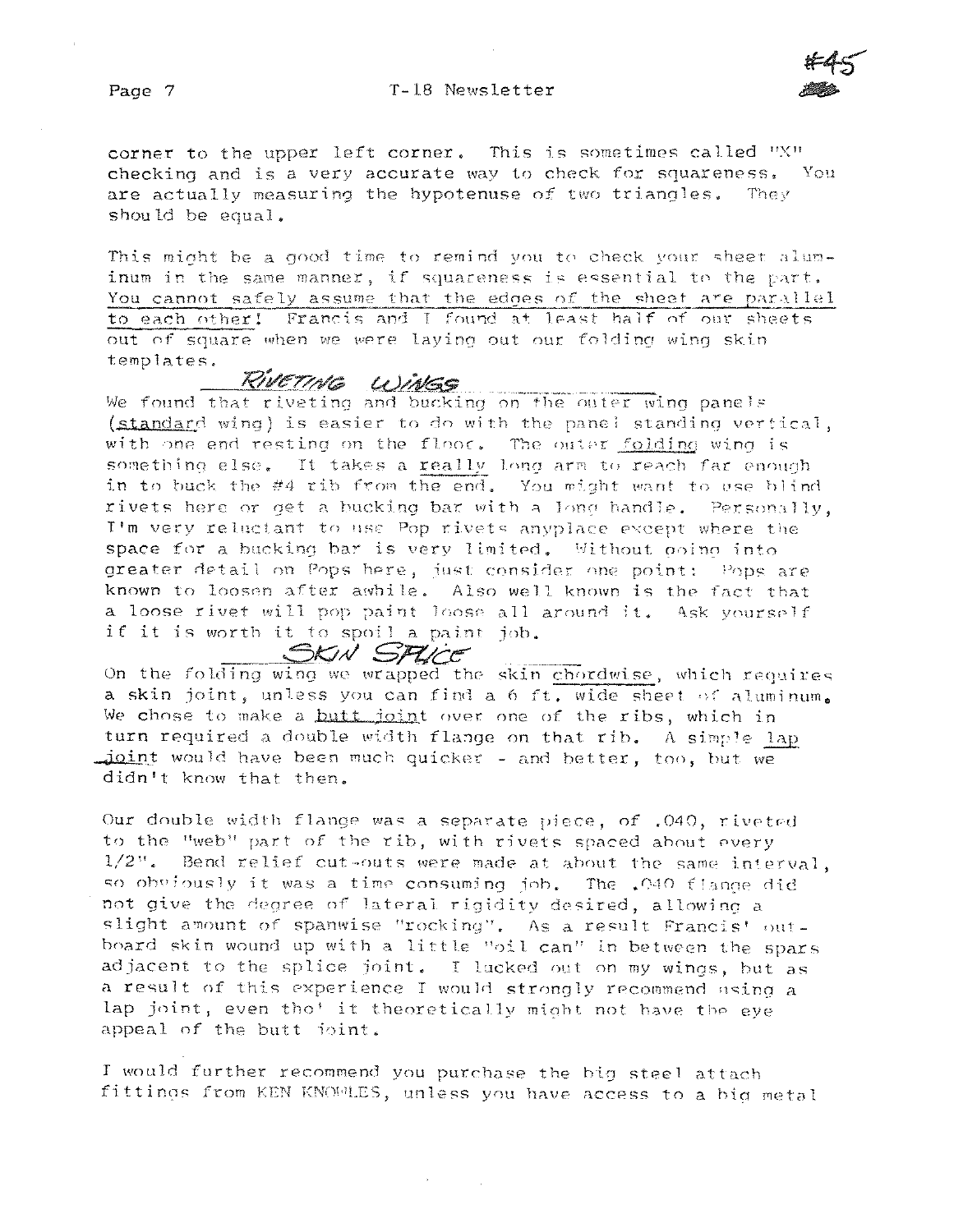cutting bandsaw and have a buddy at a steel company that will cut you off the 6 blanks of the thick 4130 steel plate needed. You'll also need a buddy at the heat treat plant, so that you won't have to pay the minimum heat treat poundage fee.

I further would recommend you buy the entire folding wing package from Ken; skins, ribs, spar stock, push rods, bellcranks, ailerons, flaps and fittings. The total cost really shouldn't rattle your cage. Look at it this way - the folding wing will completely pay for itself in about 2 years! Further, you'll get all of your money back again when you (or your heirs) sell the airplane someday down the line! Maybe more.

Now if that isn't a truly handsome return on your money, I'd sure like someone to show me another investment (in these days of galloping inflation) that will even begin to approach the handsome dividends of a folding wing. Furthermore, what other investment will let you have that much fun in the meantime, too?

Had you ever really stopped to consider your T-18 in the light of being a good investment? Have you noticed that when T-18s and T-18 projects are advertised in Sport Aviation or Trade-a-plane that they are only advertised one time? I think that pretty well establishes the T-18 as pretty saleable. It's an open secret that all makes of airplanes are appreciating in value at a pretty handsome rate - from 10% to 15% per year the last 2 or 3 years. That rate pretty well parallels the annual increase on new aircraft. Would it shock you to learn that Cessna's 152 trainer carries a price tag of almost \$20,000? And a new Bonanza around \$100,000? Does all that change your viewpoint towards what you are investing in your project? It did mine. When I took note that my savings were shrinking by at least 10% per year, due to inflation, and I was losing 3% in the exchange between the 7% interest received, plus having to pay tax on that 7%, I decided to put my money into T-18 parts, encines, etc. At least I can have a little fun out of things and maybe break even down the line.

Quite a few of the T-18 builders, including Lu and I, were pretty upset with the members of the working aviation press at our last two national conventions, actually the last three. The past three years the aviation<br>press has studiously ignored the fact that there were  $\underline{A5}$  T-18s there in 1976, 36 of them there in 1977, and  $43$  were present in 1977. There was much made of the fact that 24 Variezes wre on deck and that does speak well for Burt Rutan's design, but why the T-18 wasn't accorded the honor due it I don't know. I do know that several T-18 builders left their T-18s at home because they resented the situation the years before.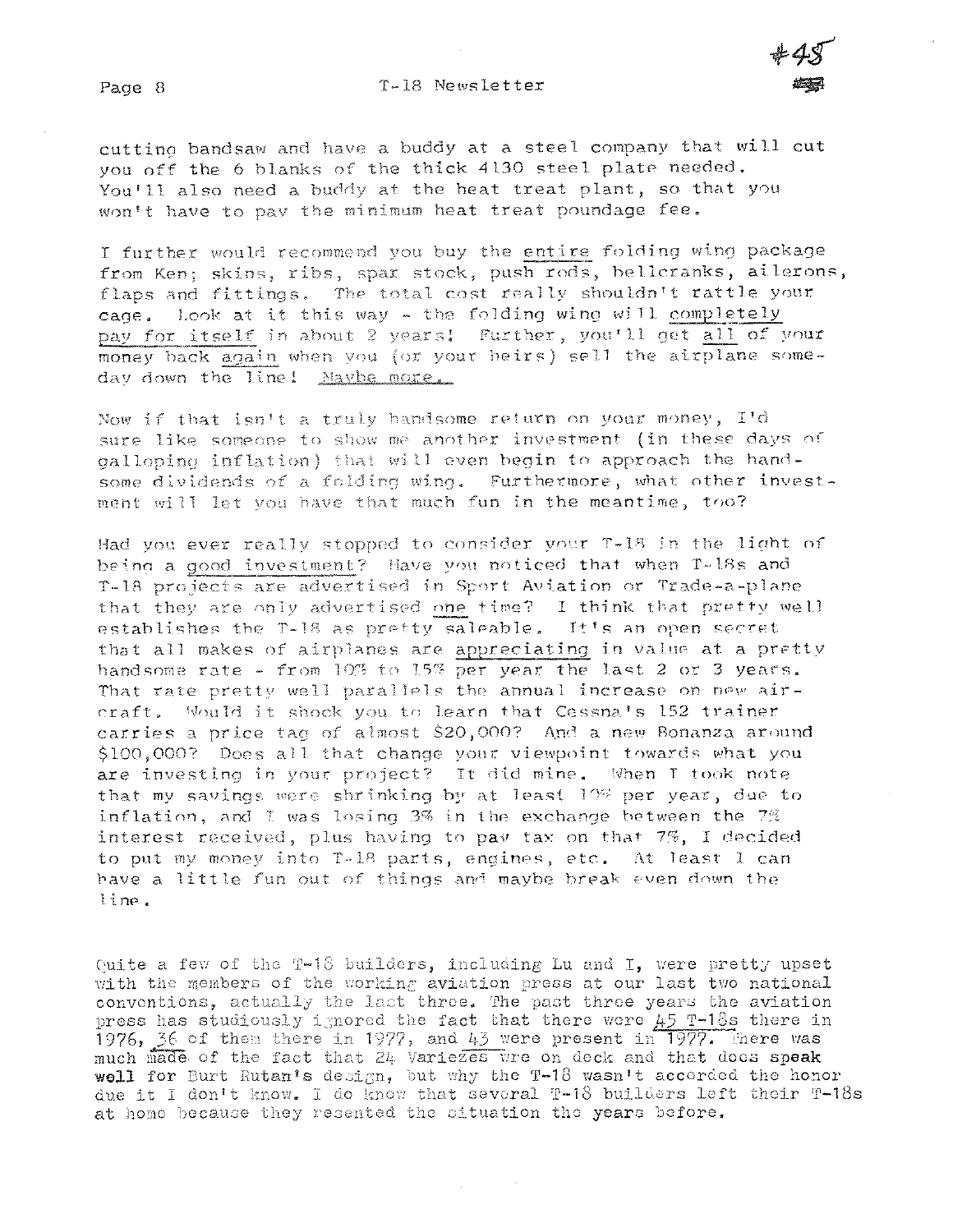## T-18 Newsletter

I will have to say that the press was fair in their coverage of the '77 accident at OSH. It was properly described as a stall type situation that could have happened to any design and that even it would have probably been survivable if the gas cap had not popped out. Anyway that's all negative now and of very little benefit to dwell on our alleged scurvy treatment. On a positive note an annual T-18 (only) Fly-in was brought up frequently at OSH and great enthusiasm was noted. We'd like to have Your opinion on the subject. Please specify if you are an owner, builder, or plans holder, but above all please write us on the subject.

This brings up the subjects of where and when, as well as if.  $\mathbf{I}$ heard one suggestion that it be held in a different city each This sounds like a good idea. The Bonanza and Cessna 172 year. owners clubs do this I know. Very successfully, too.

Just imagine what a wonderful sight it would be to have say 100 T-18s lined up. Visualize, if you will, a half day of engine installation inspection, where all cowlings would be removed and the entire entourage could inspect oil cooler installations, fuel systems, engine controls, mufflers, heat muffs, air boxes, oil filters, voltage regulators, exhaust ramps, baffling, engine instrument probes, air filters, etc.

Also, wouldn't it be great to list and compare the dozens of different props in such a gathering? The same for instrument panels? Or upholstery? Or radio installations? The variety of paint schemes would be an inspiration to those with projects in the nest, wouldn't it?

A nice fouch would be the preparation of a T-18 "scrapbook" or yearbook, complete with pictures of the individual airplanes and the builders, and a detail box that would list equipment, engine, prop, empty weight, performance. Such a book and a memorial plaque for all pilots present would really make a nice souvenir, wouldn't it?

The friendships formed would be one of the greatest benefits. It would be like the "old" days at Rockford, when it was big enough to be interesting and exciting and small enough so that we got to know and socialize with a considerable number of fellow enthusiasts. Lifelong friendships are inevitable by-products of such gatherings.

Events like efficiency flights to nearby towns and other semicompetitive flights could be scheduled. We could have scales on hand to do up-to-date weight and balances, etc. Various workshops could be set up, demonstrating several building operations.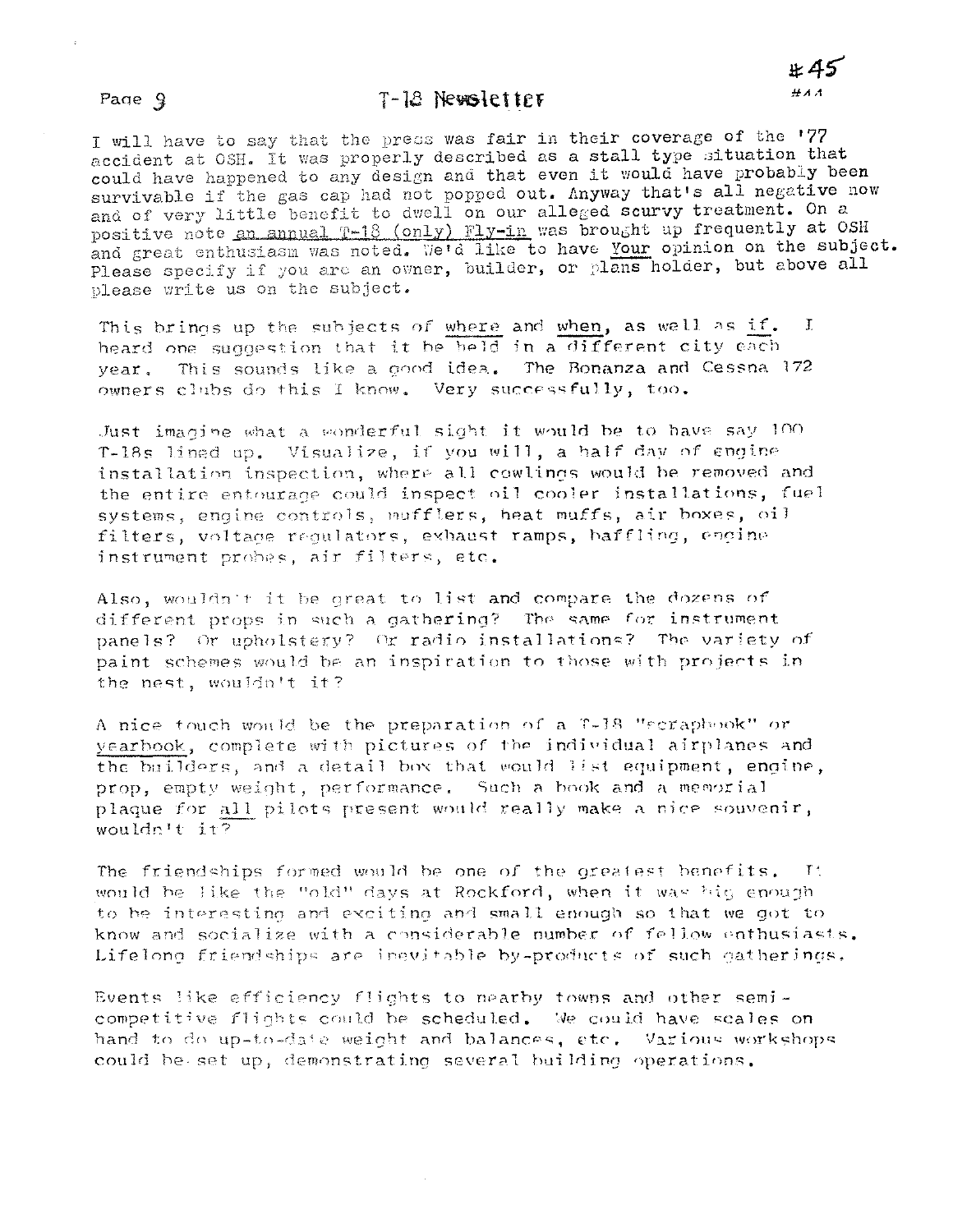#### T-18 Newsletter

As to where we'd have the T-18 fly-in we obviously wouldn't want to pick a busy airline terminal, but tower controlled airports, with limited airline service isn't a major problem, as I doubt if there is a single no-radio T-18 flying. There are several deactivated Air Force Bases in the midwest that might be selected and the long runways and large ramps and hangars (for protection against thunderstorms) would make them attractive. Adequate motel space would be a must, since camping out probably wouldn't be too popular without facilities prepared in advance.

It would seem that the logical way to select sites would be on a state by state basis, listing the airports and cities that meet a certain determined set of standards.

We could speculate on sites for hours and not get anywhere, so how about you people that live in Iowa, Illinois, Missouri, Kansas, Oklahoma and North Texas - (or any of the states close to the Mississippi river) taking a sharp look at airports and towns in your area and checking them out and sending in the results of your survey? It might be a good excuse to fly or drive somewhere and take the wife on a little trip, hey?

Let's try to choose places that have a minimum of 4000 ft. of runway, with preferably a good crosswind runway, too, and adequate paved parking. Check with the  $Jr$ . C of C, a good motel manager, the airport manager, etc. Make note of any local sight seeing points that might be of interest, too.

Weather certainly should be carefully considered. The whole Mississippi Valley is well known as "Tornado Alley" and with good reason. From April thru mid June there are violent squall lines that go as far south as southern Texas. After mid-June the weather moves north and in late July frequently stagnates into static weather fronts of low ceilings and fog in the morning and large areas of thunderstorms in the afternoon, from northern Missouri to the Dakotas on the west and to mid-Illinois and Michican on the east. (This is usually a problem oping to OSH). We can't outguess the weather months in advance, but we might try to give ourselves a break.

Now if you, and you, and you don't at least write in your views on such a fly-in there won't be one! We'll have to assume no one is interested if only 10 or 15 respond, so it certainly wouldn't justify the effort involved.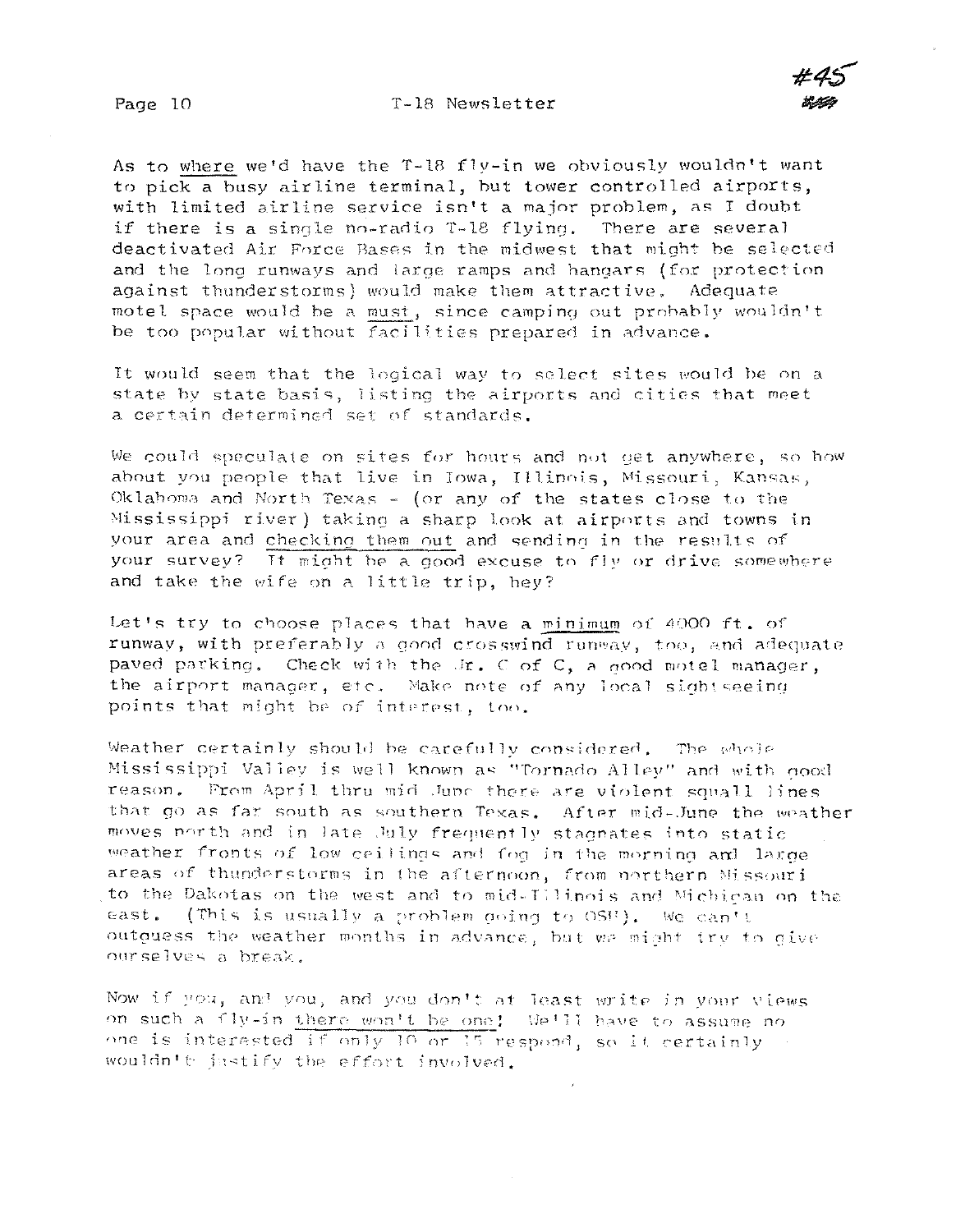## T-18 Newsletter

As an after thought, do you think you would rather fly into OSH to see the airplanes the first day or so and then fly out to say Rockford or somewhere else to the south of OSH for 2, 3 or 4 davs? That might be the simple way to get the whole thing off the ground the first year and then we can all get together and shake it all out. Anyway, please write!!

Let's remember that such a fly-in would not only be for the owners of flying T-18's, but also for those that are building and have to come in by car, rented plane, or airline. How about hearing from you builders? What, specifically, would you like to see and do at such a fly-in? What kind of forums or workshops?

Like I said before, that, if you don't write there won't be a fly-in. We'll just have to assume that enough people aren't interested.

## BASSAGE COMPARTMENT

The subject of the baggage area is a little hard to make a decision on in advance and because the important question of aft C.G. is involved it might be a good idea to defer it until the airplane is given a proliminary weight and balance check.

Battery weight and location come into the picture. If your T-18 is powered with a 180 hp. engine and constant speed prop you can be pretty sure of needing weight aft, so your battery will probably go in the bay just aft of the bacquage compartment.  $Tf$ this proves to be so, the entire depth of the baggage compartment bay can be used, as long as a tunnel surrounds the push-pull tube and the rudder cables are protected.

I have a wood prop on my airplane and my battery is located in the baggage compartment bay. My remote compass unit and inverter are also in this bay, so a haggage floor is a must.

In order to have access to the units under the floor a folding baggage floor was used. A fore and aft piano hinge forms the dividing line of the fold of unequal size segments. The size of the quick fold-up door is determined by the space above, forward, and behind. The smaller door segment will easily flop up and over the other for quick access to the battery, or if access is desired in the entire compartment the entire floor can be easily removed by loosening the dzus flush fasteners. (See sketch.) Take note of an additional angle mounted back to back with the rear carry thru apar. A haggage floor support "ledge" must be provided on all four sides. The ones on the side are joggled, so that the floor is flush with all "ledges".

 $\sim$   $\sim$ 

#### Page 11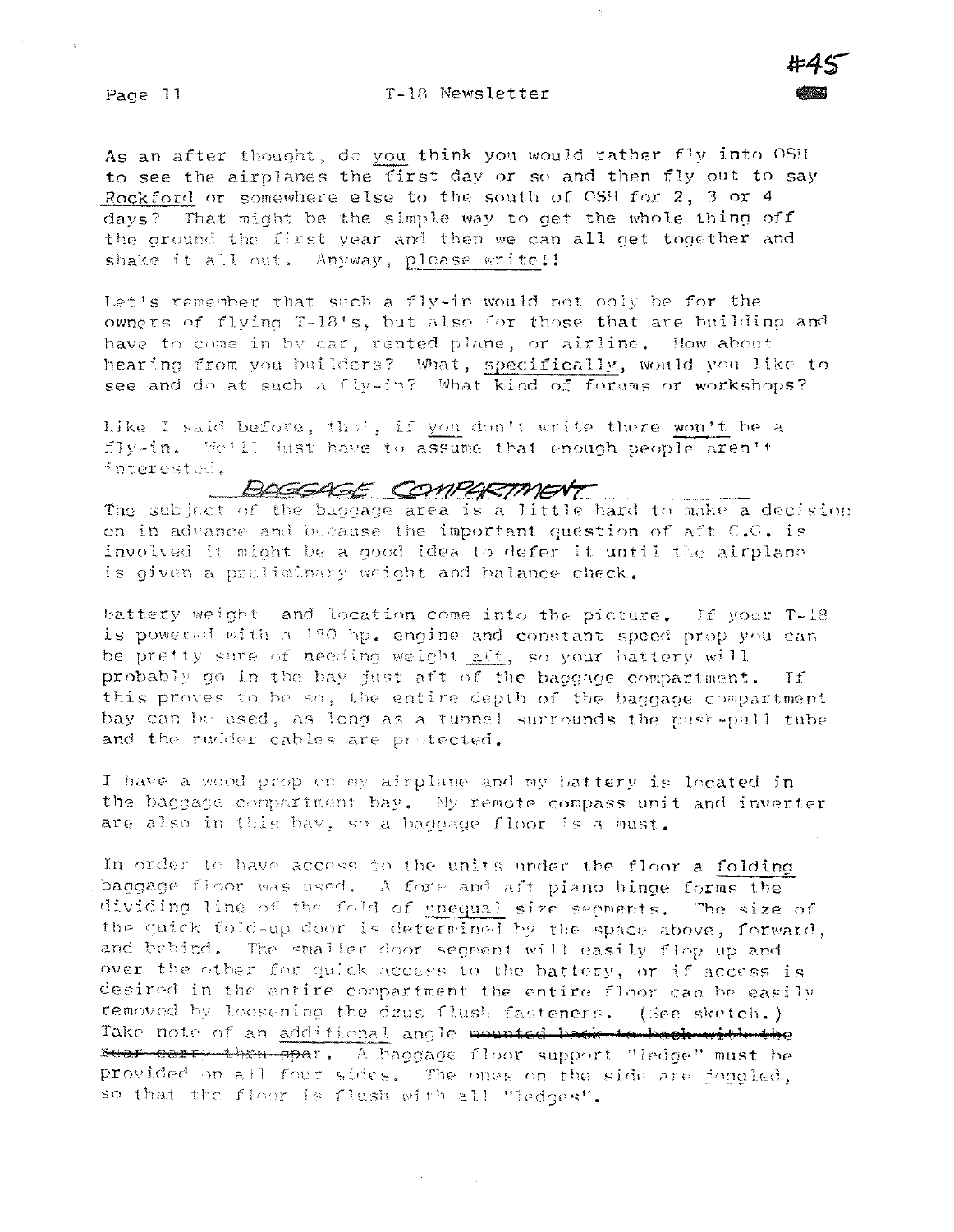#### T-18 NEWSLETTER

Don't forget to insulate your floor and skins in the baggage area and to close off Bulkhead #571 with a removable rear wall for the baggage compartment. If you have some .016 or .020 sheet laying around, bend up some angles for stiffeners and pop rivet them on the back side of the light weight sheet closure. This will prevent the baggage area from heing an effective sounding board for magnified noises in the tail cone area.

COCKPIT CLUTTER

I don't have a radio speaker in my airplane and my microphone and earphone jacks are on the far left side of the dash panel. normally use a Telex Mark II feather weight microphone/headset combo, with a push-to-talk switch attached to the switch with a wrap around veloro fastener. This leaves both hands free at all times. I despise the bio, heavy "pillow" type of headsets.  $\mathbf{T}$ like to leave my right ear uncovered to hear the passencer's conversation, along with engine sounds. It ve been used to this for years and I can bear the radio loud and clear via the little piece of hollow plastic spaghetti and ball shaped "nipple" that sticks in my left ear. I recommend this set up, but in case you prefer the heavier, bulky headphones, Telex also makes a double headset type with a fixed dynamic mike. My unit has an "elecret" mike with claimed superior noise canceling qualities.

I was recently oiving PAUL KIRIK some left side time and to free him from distraction I used the radio. This cross-cockpit mess of cords made me wish for a mike/headphone jack on the right side. too. Like so'many things, it would be pretty easy to do before installing in the airplane. I've seen a couple of T-18s with the headphone jack behind the seat on the deck and this looks like a good way to reduce cockpit clutter.

You might also look into wiring an intercom set up into your comm system. Easy, clear communication with your passepoer without yelling is a definite plus.

On the subject of clutter, had you thought about one of the newer Alcor dual cyl, head and EGT gauges? In these days of low lead 100 gas, it has been proven to be very essential to lean the engine in a proper and precise manner to avoid the plug and valve problems, that are a definite problem with the fuel used now. The cost of the dual instrument is about the same as two separate instruments, but you save some instrument panel space and weight.

 $\mathcal{A}^{\mathcal{A}}$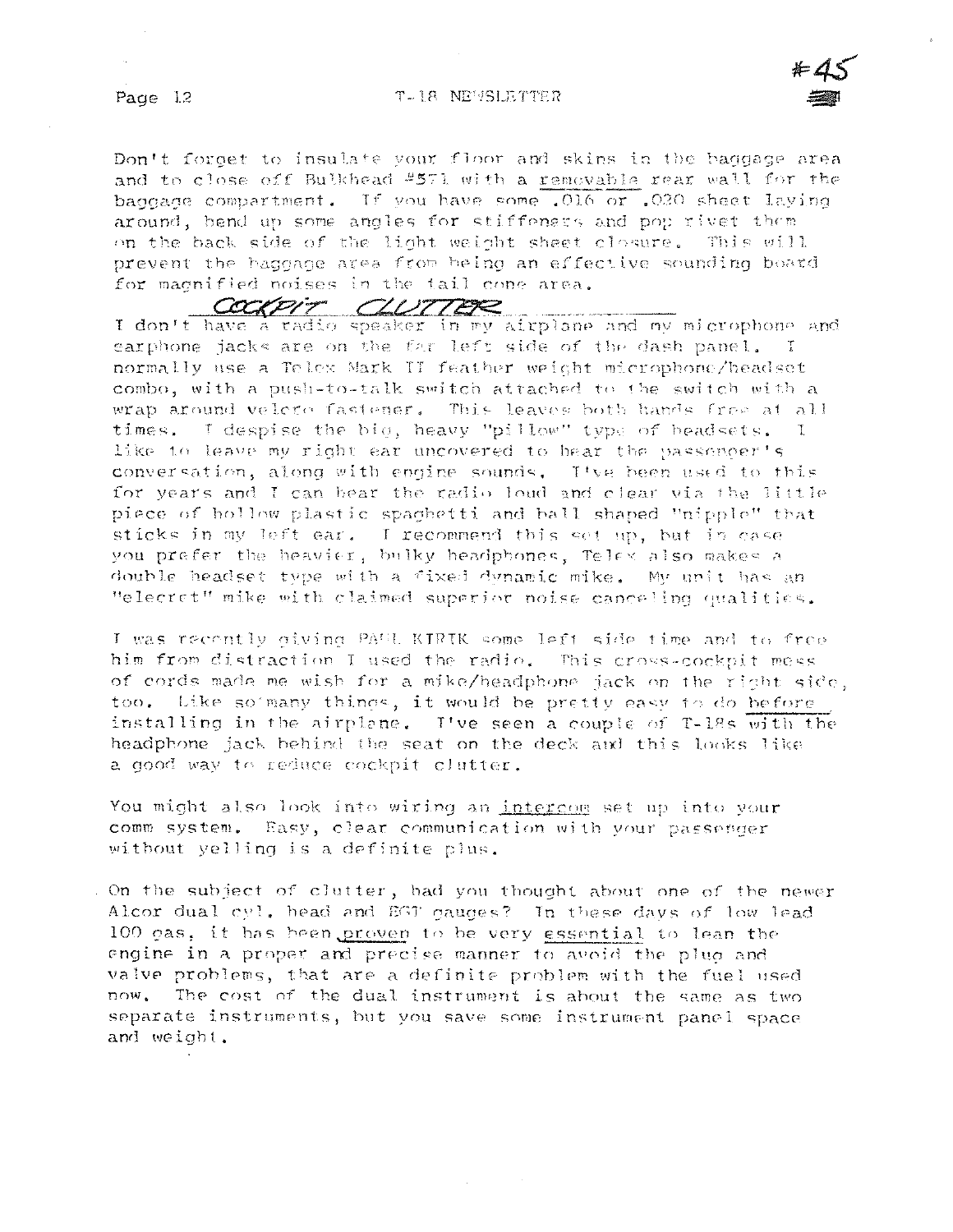## T-18 NEWSLETTER FLANNING

DANEL While you are building your T-18 are you doing some definite planning on your instrument panel? First of all you should really do some serious soul searching to determine whether you will ever make a practice of flying on "wet" IFR, making VOR and ILS approaches, or if your flying will primarily be VFR.

If you are doing to do the full IFR route you are looking at probably 25-30 lbs. of extra weight (utilizing 2 to 3 sq. ft. of your 86 sq. foot wing and raising the stalling speed) and adding a considerable amount of cost and complexity. You should (must?) have fail-safe, back up or dualization for all systems and radios. A separate battery should back up alternator failure, In case of power loss, would you have a sufficient electrical  $etc.$ back up for the vacuum instruments lost or vice versa? Are you prepared for the required maintenance cost of periodically validating instrument accuracy?

 $^{\rm 1}$  Perhaps vou simply want to have your own "airliner", with a well equipped cockpit to enjoy and maybe practice with now and then. Well fun and pleasure is the name of the game and so if you are aware of the weight and dollar cost, have at it.

If IFR is your cup of tea, take a look at the basic airline "T" panel adapted as a standard instrument arrangement long ago. I'll publish a typical layout and plumbing and electrical diagram if there is sufficient interest.

I can promise you that you'll like the way your airplane flies much better if you don't heavy it up. My T-18 weighs 927# empty and the empty CG falls at 20% M.A.C. It's a minimum equipped airplane but I can safely approach at 80-90 mph, it stalls at 60-62 TAS, it will true out 200 mph, it gets off in about 800 ft. loaded, has a 1500 ft./min. climb with a Cassidy 68-66 (71) wood prop and is powered with an 0-320 B2B 160 hoss engine. My radio is a Genave Alpha 200B and I have a remote compass with peanut inverter, no gyro instruments, except electric turn and bank, which runs off the same inverter that powers the compass and cyl. head temp. I do have an Alcor EGT and feel that joint use of the BGT and CHT are pretty worth while to properly lean as per AVCO bulletins.

T regularly add TCP to the 100 LL fuel as a bulwark against valve and plug troubles that plague so many nowdays.

I'm pretty interested in preventing troubles in that area, as last year after my return from OSH my GPU swallowed a valve (on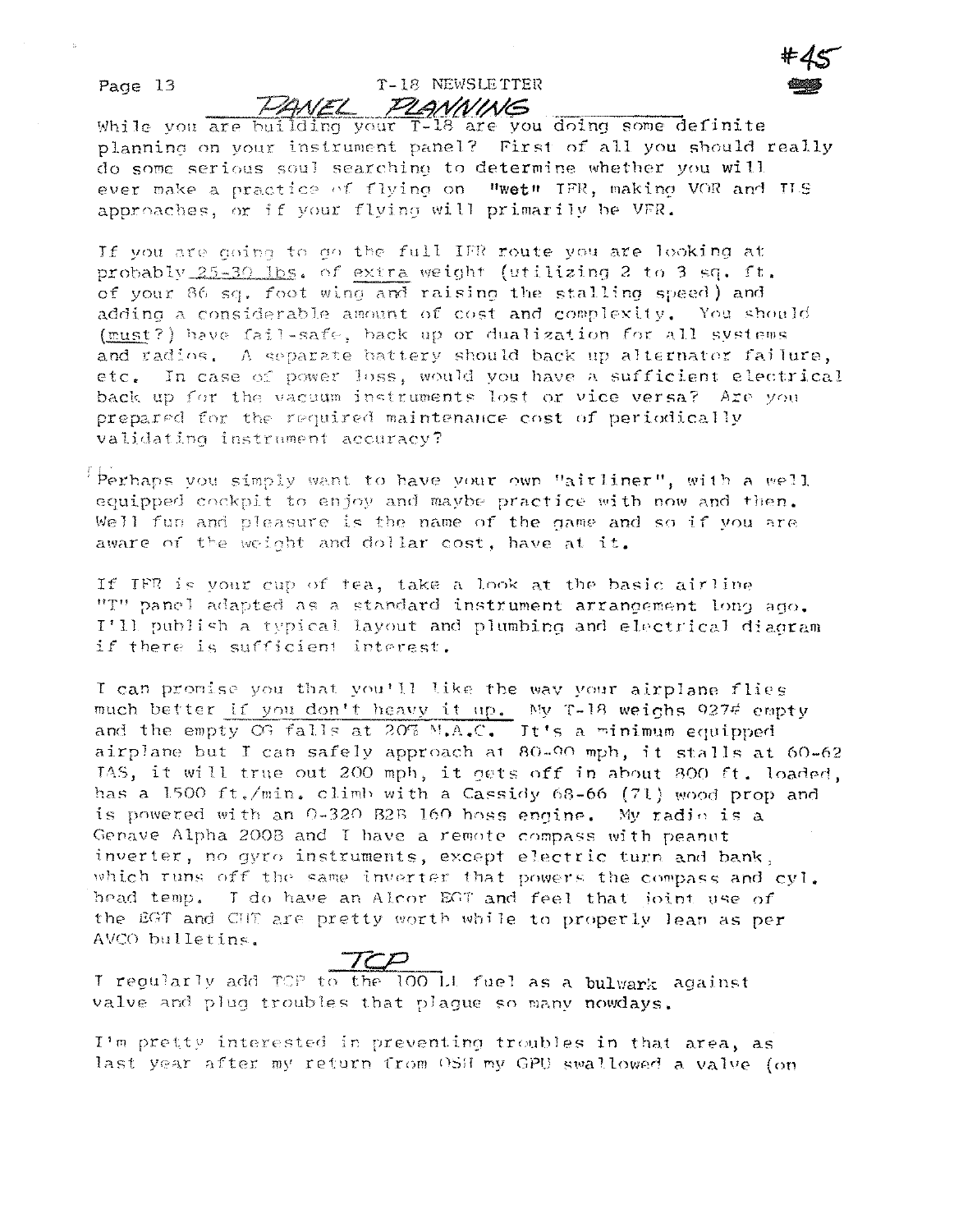#### T-18 NEWSLETTER

the left rear cyl.) on my lst takeoff after returning. Luckily I had another airport 2 miles straight ahead and had just enough power left to stagger in. The fuel was 100 LL and I had run out of TCP.

You may have heard that the Embry-Riddle flight school in Florida put TCP in half of their trainers and that half had no problems, but the other half had valve and plug troubles galore on the 100 LL. Results were definitely conclusive.

Because our printing set up is different from previous newsletters we won't be doing drawings that are adjacent to the printed copy. Sheets of photos and descriptive drawings will be added at the end of the newsletter, so if you need to refer to "Fig. 1" etc., just turn to the photo or drawing pages.

I've already prepared an outline for the next newsletter, which will be published and mailed just after the holidays, so that there will hopefully be fewer mail foul-ups than during the holiday rush.

Here are some of the subjects to be covered: Gas tank installation on the Wide Body; Filler cap door and flush filler neck; Scupper drain provisions; Access plate for fuel quantity sender unit; Heat muff and muffler design and installation; Placement and design of newer instrument panels, that allow room for radio installation in the panel ahead of the tank; Suggested IFR instrument groupings; Designee observations on running of battery cables, size and type, location and types of solenoids to be used; Location and design of cabin heat valve; New developments in baffling and air flow control inside the cowling; Location of accessories on the firewall and proper attachment procedures; Additional methods of fitting spinners; Comments on dash frame modification and stiffeners; Alternate seat design and attachment; Some pointers on upholstery installation; Comments and sketches on removable access plates and doors for the battery area, above the tank, tail area, bottom skin, forward floor, outer wing fittings, and tool access to the #522 fittings; Additional comments on N.L. #34 re the alignment of stick, stabilator, and trim tab; Designee cautions on seat belts and shoulder harness; Comments on airspeed calibration necessity for flutter prevention and related material; Reprints of Sport Aviation acticles on flutter; Info on new brake line material, and comments on routing of brake lines; Complete commentary on improving cockpit room by removal of forward and rear tunnels (covering the installation of electric trim, electric flap actuation, rudder cable relocation); Ultra light weight electric aileron and rudder trim; and some observations on fitting of canopies.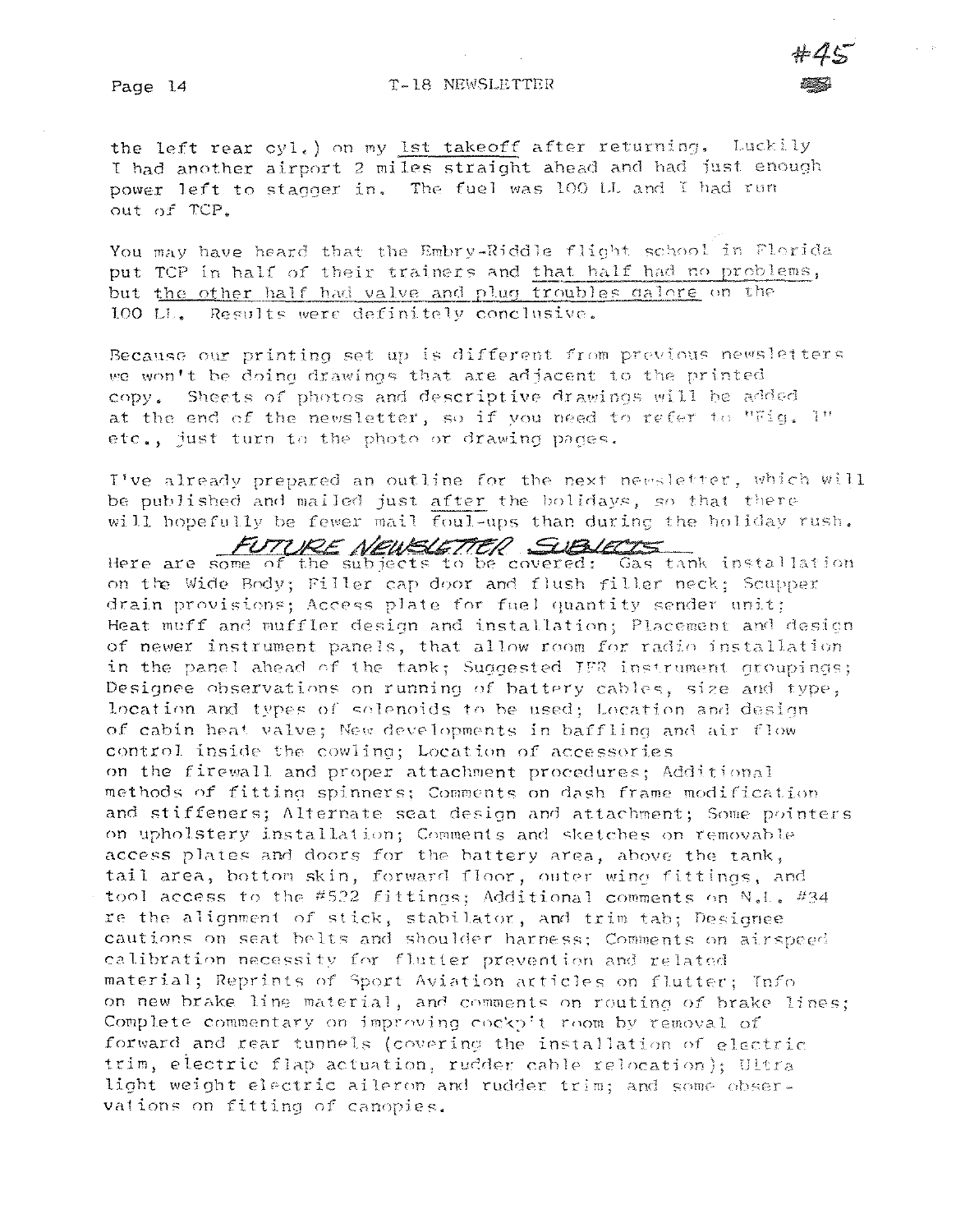$\gamma$  ,  $\gamma$  ,  $\gamma$ 

In addition, we'll try to cover some of the unique problems relating to building the folding wing.

I solicit your comments on any of the articles we publish, including any criticisms (constructive or otherwise). T especially ask you to contribute any construction tips, submit even rough, freehand sketches, accounts of problems you encountered and how solved (or not solved), flight test reports, weight and balance reports, wiring diagrams, good sources of equipment or materials, etc.

We would also like as many good, sharp black and white pictures of vour cockpit, cowling, engine installation, etc., as you can manage. Polaroid black and white are usually not sharp enough for dood reprint and color pictures lose detail when converted to black and white. Don't write on the back of  $pix$ , as this will often show thru on reprint.

We would like to begin a complete "roques gallery" of all completed T-1Rs and their builders. It would be a nice wav to recnrd your accomplishment and an excellent way for builders to become better acquainted with others. It would also enable new builders to get ideas on paint schemes and many other items. Please include pertinent details on the ship (i.e. date flown, hours to date, engine  $hp$ ,, prop pitch, empty weight, performance figures, etc.)

This wraps it for now, amigos. Please send comments and other material to me at P. O. Box 168, Addison, TX, 75001.

For the present, send your donation checks  $(§3.00 min.)$  to Lu or me, but make them payable only to  $T-18$  Mutual Aid Society".

Best wishes,

Dick Cavin

It's your newsletter. Be a part of it.